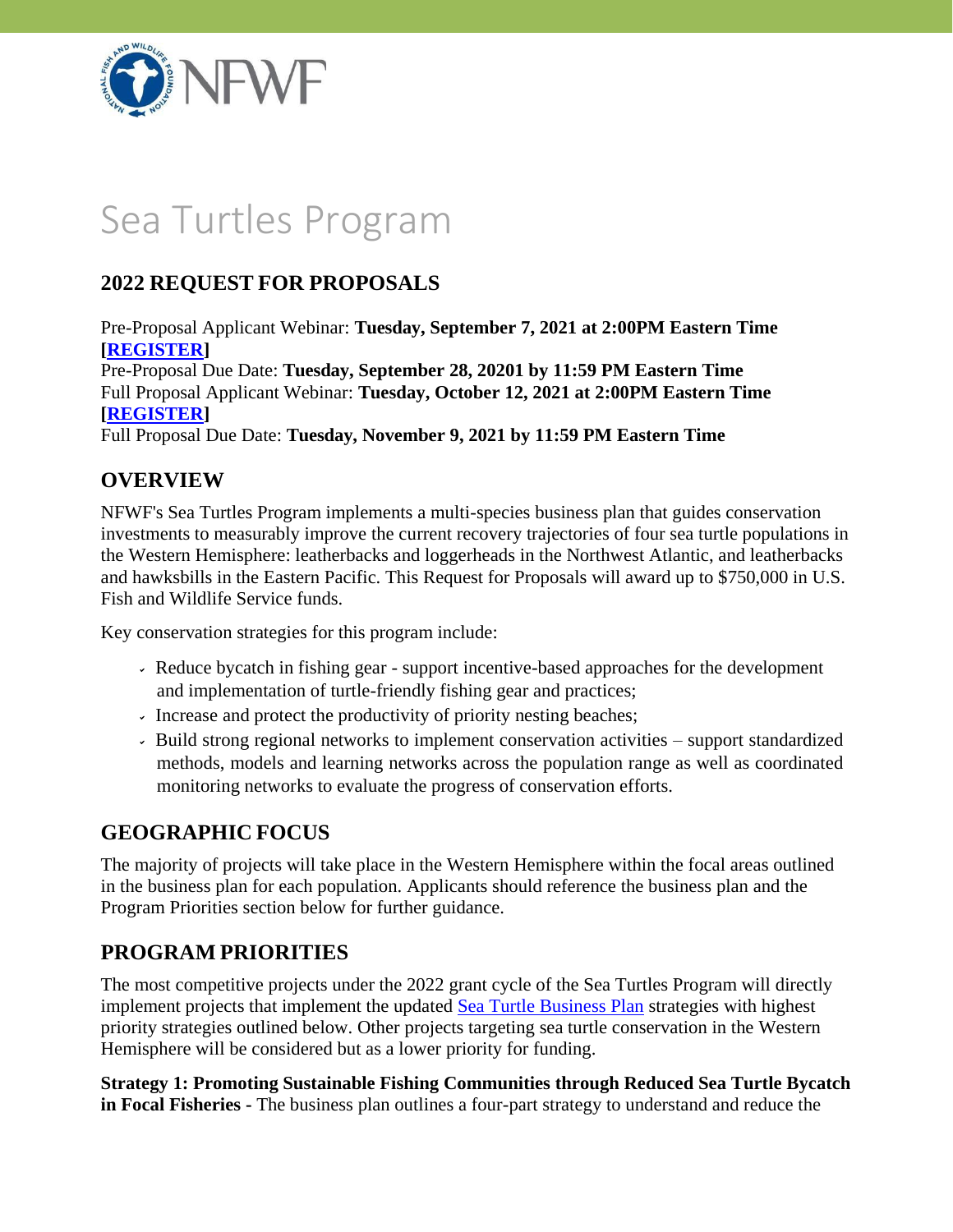impacts of bycatch in known priority geographies and fisheries. Projects under this strategy will build capacity for and implement testing of configurations and technologies in fishing gear and practices in these prioritized locations to meet bycatch reduction goals in these ports. Proposals should characterize the fishery, articulate the bycatch rate and known drivers of interaction and how the industry will be engaged toward solutions at the proposed location.

**Strategy 2: Nesting Beach Habitat Restoration, Protection, and Management -** Specific beaches and threats are identified for each focal population in the business plan. Projects under this priority will identify and implement activities that will improve hatchling production in these locations through tangible approaches such as (but not limited to) reduction of light pollution, revegetation, and targeted maintenance of nests to increase nesting beach quality and hatching success. Proposals should reference the relative threat at the proposed location and measurable targets for hatchling production as a result of proposed activities.

Priority for this solicitation is to address beach quality concerns identified in the business plan for the ET Pacific and facilitating planning and design for priority U.S. beach protection from storm surge and sea level rise to be competitive for other funding opportunities.

**Strategy 3: Building and Maintaining Capacity for Population-Scale Conservation** - Projects within this priority would seek to expand existing networks to enhance proactive conservation coordination on specific strategies in the business plan and/or establish new networks for this purpose. Successful applications will engage multiple nesting or foraging sites under one application and present a highly collaborative project and will seek to make significant gains in knowledge/conservation for focal populations.

Priority for this solicitation is to create population models for the EP hawksbill and NA loggerhead populations that incorporate both in-water and nesting components of the lifecycle.

# **PROJECT METRICS**

To better gauge progress on individual grants and to ensure greater consistency of project data provided by multiple grants, the Sea Turtles Program has a list of metrics in Easygrants for grantees to choose from for reporting.

These metrics are not formally reported at the Pre-Proposal stage however it is important for applicants to frame their narrative in a way that they will be able to report on relevant metrics if invited to submit a Full Proposal. At the Full Proposal stage, we ask that you select the 1-3 most relevant metrics from this list for your project. If you do not believe an applicable metric has been provided, please contact Michelle Pico [\(pico@nfwf.org\)](mailto:pico@nfwf.org) to discuss acceptable alternatives.

Some proposal types – such as networked monitoring projects will have additional reporting requirements as part of their annual report as referenced in the business plan.

| <b>Project Activity</b>                                              | <b>Recommended Metric</b>                                | <b>Additional Guidance and</b><br><b>Needs for Metrics Notes</b>                                                                |
|----------------------------------------------------------------------|----------------------------------------------------------|---------------------------------------------------------------------------------------------------------------------------------|
| Nesting beach projects<br>that seek to protect or<br>enhance nesting | Species Outcome-Reproductive<br>success-# nests or redds | Enter the number of nests that are<br>anticipated to be protected as a direct<br>reflection of the NFWF grant scope of<br>work. |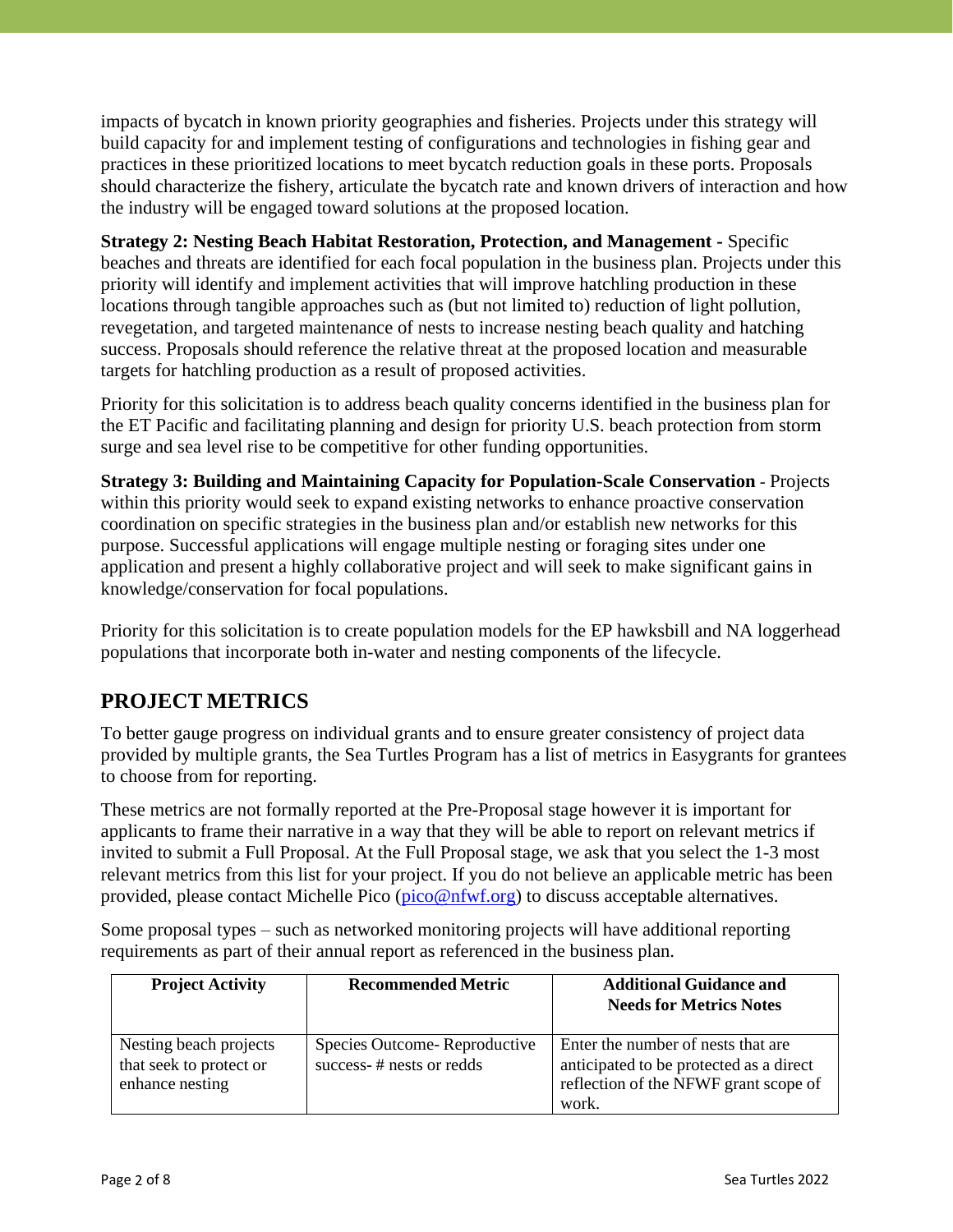| Nesting beach projects<br>that work to increase site<br>protection through<br>acquisition or designation<br>as a protected area                                           | Habitat Conservation- Site<br>protection- # of acres with<br>enhanced protection                                  | Enter the number of acres with<br>enhanced protection from development<br>activities.                                                                                                                                                                                                                                                                                            |
|---------------------------------------------------------------------------------------------------------------------------------------------------------------------------|-------------------------------------------------------------------------------------------------------------------|----------------------------------------------------------------------------------------------------------------------------------------------------------------------------------------------------------------------------------------------------------------------------------------------------------------------------------------------------------------------------------|
| Nesting beach restoration<br>projects that work to<br>increase shading, dune<br>structure or other<br>elements of the beach<br>habitat to increase quality<br>for nesting | Habitat Restoration - Sea Turtle<br>- Beach habitat quality<br>improvements - Miles restored                      | Please report only those miles where<br>restoration is being done in the scope<br>of work and period of performance.<br>Please do NOT record miles that are<br>also recorded for lighting reduction<br>or predation/poaching.                                                                                                                                                    |
| Nesting beach projects<br>which work to reduce<br>light pollution                                                                                                         | Habitat Management- Sea Turtle<br>- Beach habitat quality<br>improvements - Miles restored<br>(lighting)          | This metric applies only to projects<br>which implement light reduction<br>projects on nesting beaches and<br>despite the wording of the metric it<br>should reflect the level of lighting at<br>which disorientation no longer occurs.<br>Please estimate the total number of<br>properties are included in this value<br>that will be impacted by the project in<br>the notes. |
| <b>Engagement of fishing</b><br>community to reduce<br>bycatch                                                                                                            | Species-specific Strategies -<br>Reduction in by-catch - # of<br>boats implementing bycatch<br>reduction strategy | This metric should only be used to<br>record targeted fishermen<br>involvement in bycatch reduction<br>projects. Please include the total<br>number of fishermen for this<br>location/fishery in the notes.                                                                                                                                                                      |
| <b>Bycatch reduction</b><br>projects such as those<br>which distribute<br>alternative gear or fishing<br>methods to reduce sea<br>turtle interactions                     | Species-specific Strategies-<br>Turtle - Reduction in by-catch -<br># of bycatch mortality events<br>prevented    | Reporting values for this metric must<br>reflect documented change in<br>calculated use/effort based on an<br>accepted model of the method/gear<br>employed or from in-water/stranding<br>monitoring. Please clearly explain how<br>you came up with your projected<br>prevention number in the notes.                                                                           |
| Bycatch projects seeking<br>to assess bycatch rates for<br>a fishing community or<br>location (port)                                                                      | Planning, Research, Monitoring<br>-Sea Turtle - Research - # sites<br>assessed                                    | Please list the name of the port and<br>gear type (i.e. Gillnet Lobster Fishery<br>at Port A, Mexico) in your notes and<br>the known level and distribution of<br>effort serviced by this port/community<br>(i.e. number of vessels/fishermen,<br>miles of coastline in the fishery area)                                                                                        |
| Research to address a<br>specific management<br>question with an<br>expectation to publish                                                                                | Planning, Research, Monitoring<br>$-$ Research - # research studies<br>completed                                  | This value should be the number of<br>published papers or official<br>management reports expected as a<br>product of this proposal within 12<br>months of the end date.                                                                                                                                                                                                          |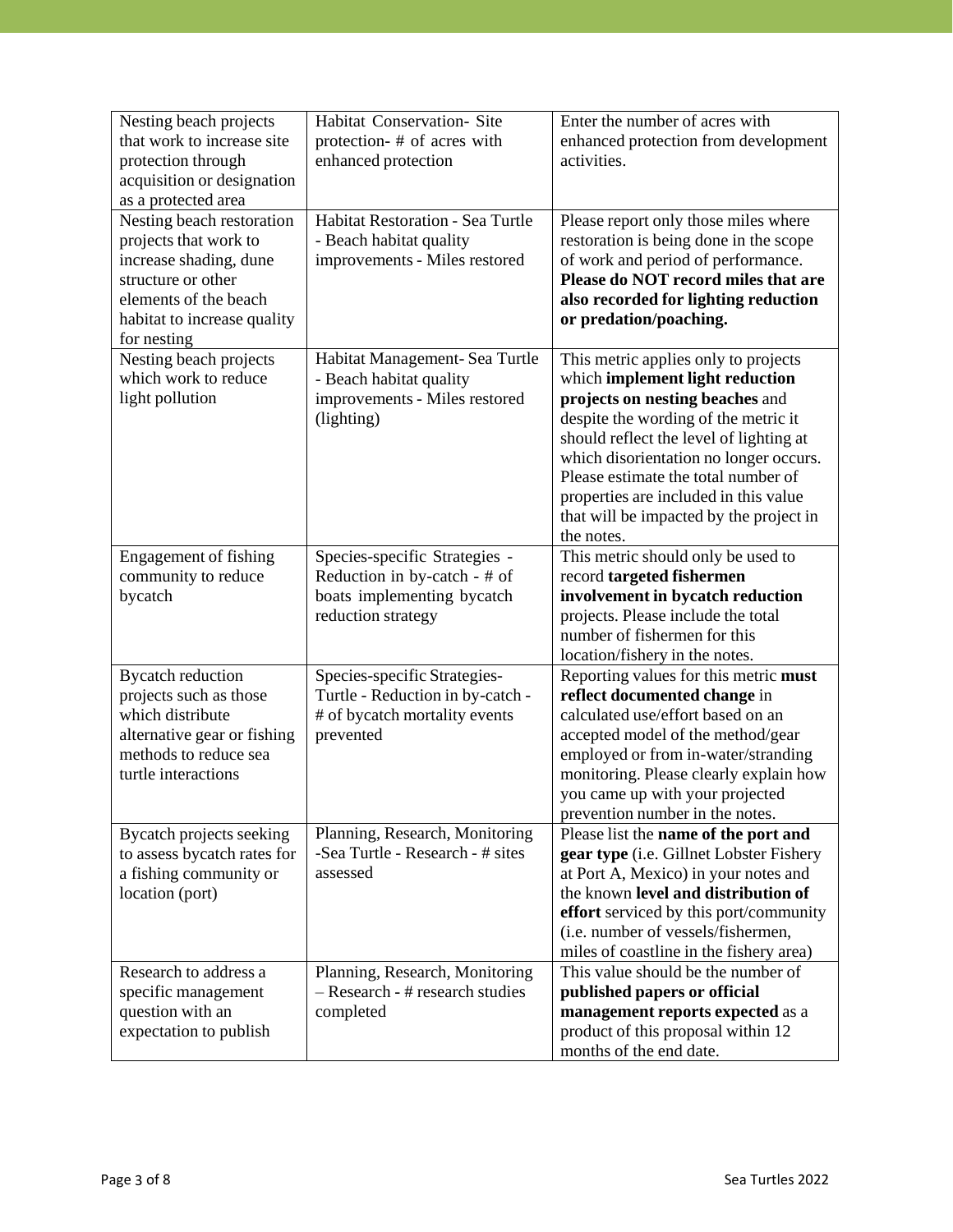## **ELIGIBILITY**

#### **Eligible and Ineligible Entities**

- Eligible applicants include non-profit  $501(c)$  organizations, state government agencies, local governments, municipal governments, Tribal Governments and Organizations, educational institutions, international organizations.
- As this program will award grants of Federal financial assistance funds, applicants must be able to comply with the OMB guidance in subparts A through F of 2 CFR 200 [\(OMB](https://www.grants.gov/web/grants/learn-grants/grant-policies/omb-uniform-guidance-2014.html) Uniform [Guidance\)](https://www.grants.gov/web/grants/learn-grants/grant-policies/omb-uniform-guidance-2014.html).
- Ineligible applicants include U.S. Federal government agencies and for-profit entities.

#### **Ineligible Uses of Grant Funds**

- **Equipment**: Applicants are encouraged to rent equipment where possible and costeffective or use matching funds to make those purchases. NFWF acknowledges, however, that some projects may only be completed using NFWF funds to procure equipment. If this applies to your project, please contact the program staff listed in this RFP to discuss options.
- Federal funds and matching contributions may not be used to procure or obtain equipment, services, or systems (including entering into or renewing a contract) that uses telecommunications equipment or services produced by Huawei Technologies Company or ZTE Corporation (or any subsidiary or affiliate of such entities) as a substantial or essential component, or as critical technology of any system. Refer to Public Law 115-232, section 889 for additional information.
- NFWF funds and matching contributions may not be used to support political advocacy, fundraising, lobbying, litigation, terrorist activities or Foreign Corrupt Practices Act violations.
- NFWF funds may not be used to support ongoing efforts to comply with legal requirements, including permit conditions, mitigation and settlement agreements. However, grant funds may be used to support projects that enhance or improve upon existing baseline compliance efforts.

## **FUNDING AVAILABILITY AND MATCH**

This Request for Proposals will award up to \$750,000 in U.S. Fish and Wildlife Service funds. The majority of awards under this program will fall in the range of \$50,000 to \$250,000; however upper or lower limits to award size are not specified. A minimum of a 1:1 non-Federal match of cash and/or in-kind services is required. Additional year funds are not guaranteed to be available in future years to supplement awards made as a result of this review. Selected projects may be required to submit data funded by this program to global databases and/or present their results through NFWF-sponsored forums.

## **EVALUATION CRITERIA**

Page 4 of 8 Sea Turtles 2022 All proposals will be screened for relevance, accuracy, completeness and compliance with NFWF and funding source policies. Proposals will then be evaluated based on the extent to which they meet the following criteria.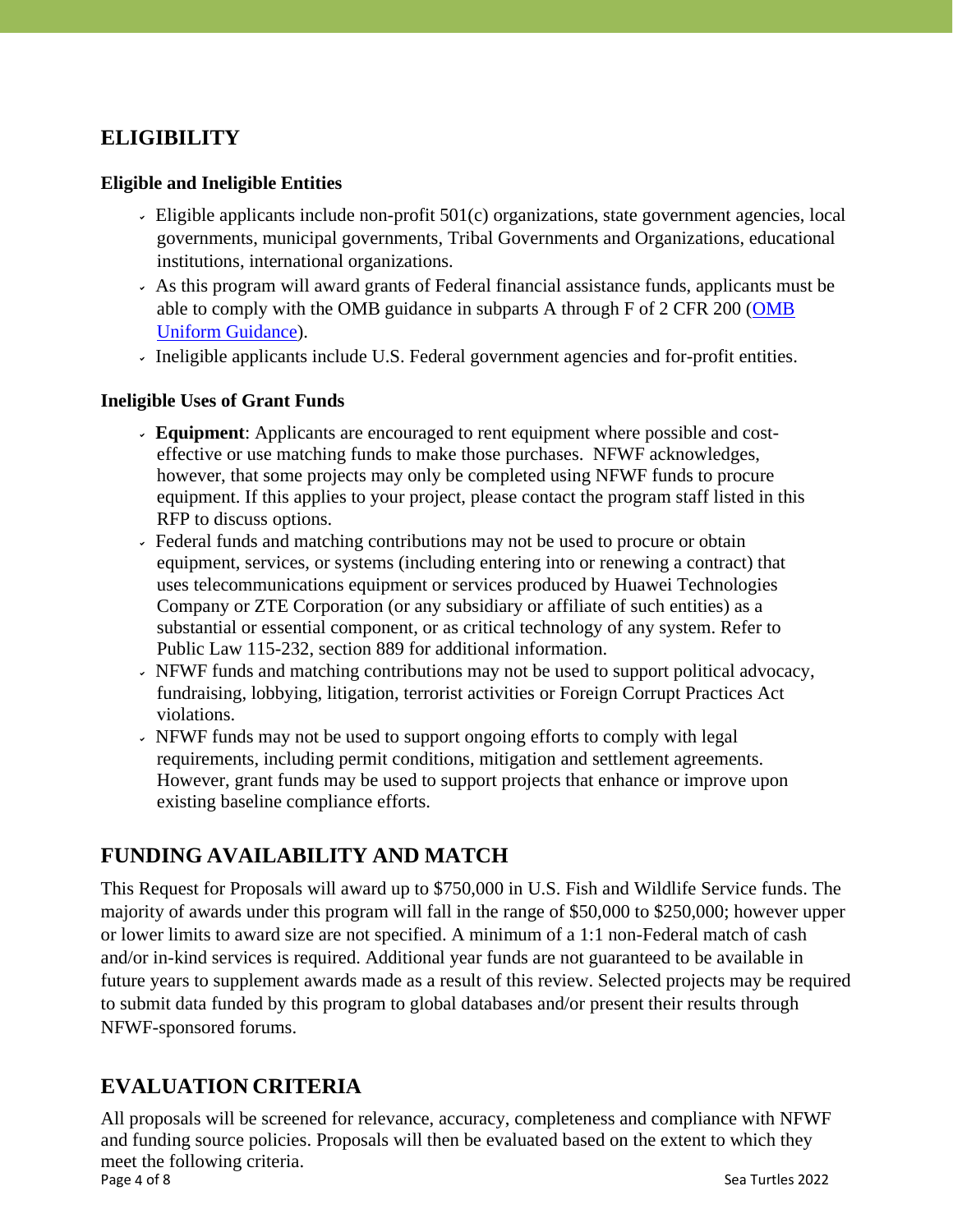**Program Goals and Priorities** – Project contributes to the Program's overall habitat and species conservation goals, and has specific, quantifiable performance metrics to evaluate project success. Project addresses one or more of the program priorities.

**Technical Merit** – Project is technically sound and feasible, and the proposal sets forth a clear, logical and achievable work plan and timeline. Project engages appropriate technical experts throughout project planning, design and implementation to ensure activities are technicallysound and feasible.

**Cost-Effectiveness –** Project includes a cost-effective budget that balances performance risk and efficient use of funds. Cost-effectiveness evaluation may include, but is not limited to, an assessment of either or both direct and indirect costs in the proposed budget. The federal government has determined that a de Minimis 10% indirect rate is an acceptable minimum for organizations without a NICRA, as such NFWF reserves the right to scrutinize ALL proposals with indirect rates above 10% for cost-effectiveness.

**Partnership** – An appropriate partnership exists to implement the project and the project is supported by a strong local partnership that leverages additional funds and will sustain it after the life of the grant. Identify proposed partners, if known (including potential or contemplated sub awards to third party sub recipients of the applicant), the roles they will play in implementing the project, and how this project will build new or enhance existing partnerships. (Note: a project partner is any local community, non-profit organization, tribe, and/or local, state, and federal government agency that contributes to the project in a substantial way and is closely involved in the completion of the project.)

**Monitoring** – Project includes a plan for monitoring progress during and after the proposed project period to track project success and adaptively address new challenges and opportunities as they arise.

**Local Impact and Broader Transferability** – Project advances an existing conservation plan (priority to NFWF business plans) or strategy with clear steps for uptake and integration by local management authority (if applicable) and/or has potential and plan to transfer lessons learned to other communities. Preference will be given to applicants that can demonstrate how their data will contribute to the broader conservation community through regional/global/species databases if applicable.

**Communication** – Project includes a detailed plan to communicate information about the project to appropriate audiences.

**Long-term Sustainability** – Project will be maintained to ensure benefits are achieved and sustained over time. This should include how future funding will be secured to implement necessary long-term monitoring and maintenance activities.

**Past Success** – Applicant has a proven track record of success in implementing conservation practices with specific, measurable results.

## **OTHER**

**Budget** – Costs are allowable, reasonable and budgeted in accordance with NFWF's [Budget](https://www.nfwf.org/apply-grant/application-information/budget-instructions) [Instructions](https://www.nfwf.org/apply-grant/application-information/budget-instructions) cost categories. Federally-funded projects must be in compliance with [OMB Uniform](http://www.ecfr.gov/cgi-bin/text-idx?SID=704835d27377ef5213a51c149de40cab&node=2%3A1.1.2.2.1&rgn=div5) [Guidance](http://www.ecfr.gov/cgi-bin/text-idx?SID=704835d27377ef5213a51c149de40cab&node=2%3A1.1.2.2.1&rgn=div5) as applicable.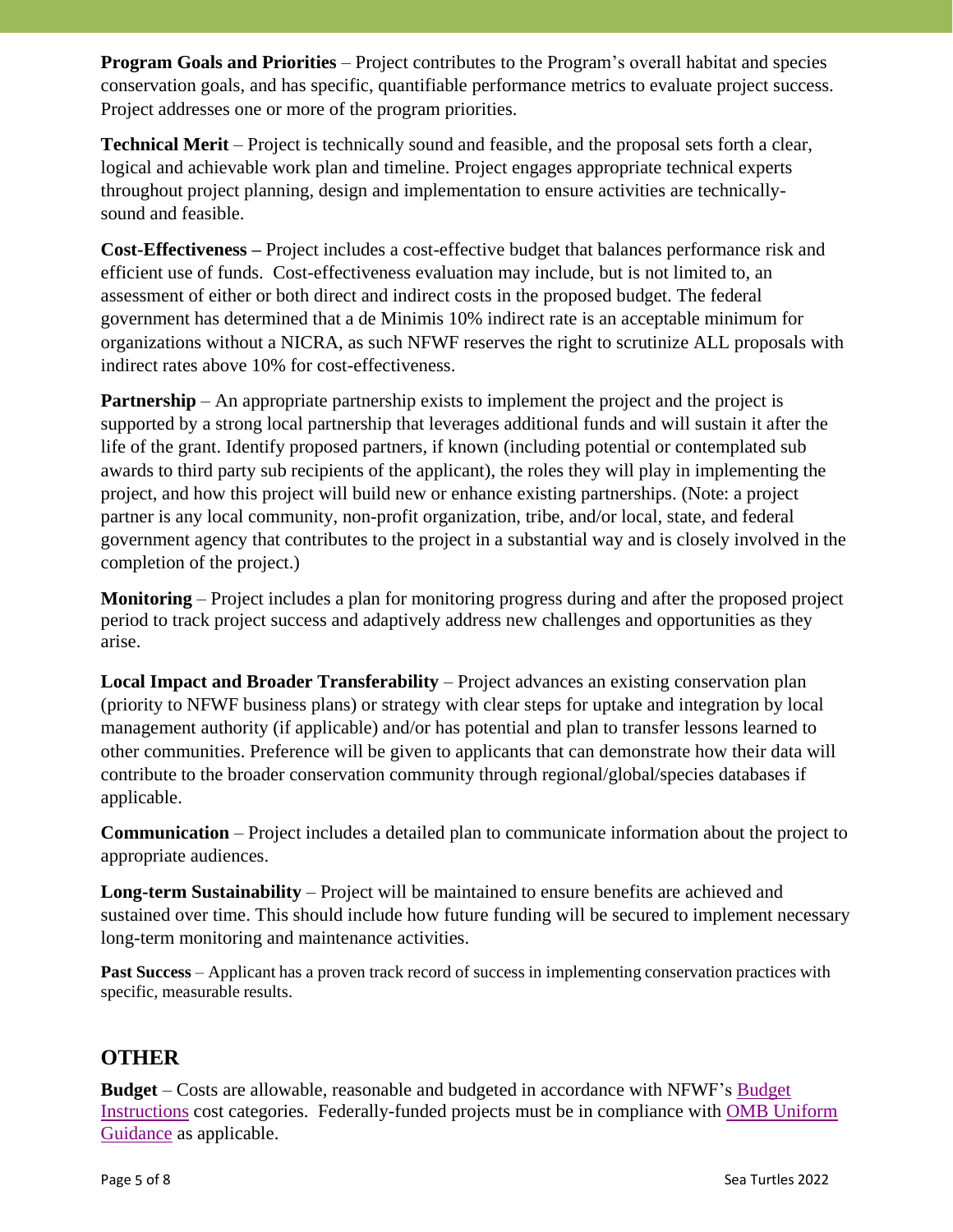**Matching Contributions** – Matching Contributions consist of cash, contributed goods and services, volunteer hours, and/or property raised and spent for the Project during the Period of Performance. Larger match ratios and matching fund contributions from a diversity of partners are encouraged and will be more competitive during application review.

**Procurement** – If the applicant chooses to specifically identify proposed Contractor(s) for Services, an award by NFWF to the applicant does not constitute NFWF's express written authorization for the applicant to procure such specific services noncompetitively. When procuring goods and services, NFWF recipients must follow documented procurement procedures which reflect applicable laws and regulations.

**Publicity and Acknowledgement of Support** – Award recipients will be required to grant NFWF the right and authority to publicize the project and NFWF's financial support for the grant in press releases, publications and other public communications. Recipients may also be asked by NFWF to provide high-resolution (minimum 300 dpi) photographs depicting the project.

**Receiving Award Funds** – Award payments are primarily reimbursable. Projects may request funds for reimbursement at any time after completing a signed agreement with NFWF. A request of an advance of funds must be due to an imminent need of expenditure and must detail how the funds will be used and provide justification and a timeline for expected disbursement of these funds.

**Compliance Requirements** – Projects selected may be subject to requirements under the National Environmental Policy Act, Endangered Species Act (state and federal), and National Historic Preservation Act. Documentation of compliance with these regulations must be approved prior to initiating activities that disturb or alter habitat or other features of the project site(s). Applicants should budget time and resources to obtain the needed approvals. As may be applicable, successful applicants may be required to comply with additional Federal, state or local requirements and obtain all necessary permits and clearances.

**Quality Assurance** – If a project involves significant monitoring, data collection or data use, grantees will be asked to prepare and submit quality assurance documentation [\(www.epa.gov/quality\)](http://www.epa.gov/quality). Applicants should budget time and resources to complete this task.

**Permits** – Successful applicants will be required to provide sufficient documentation that the project expects to receive or has received all necessary permits and clearances to comply with any Federal, state or local requirements. Where projects involve work in the waters of the United States, NFWF strongly encourages applicants to conduct a permit pre-application meeting with the Army Corps of Engineers prior to submitting their proposal. In some cases, if a permit preapplication meeting has not been completed, NFWF may require successful applicants to complete such a meeting prior to grant award.

**Federal Funding** – The availability of federal funds estimated in this solicitation is contingent upon the federal appropriations process. Funding decisions will be made based on level of funding and timing of when it is received by NFWF.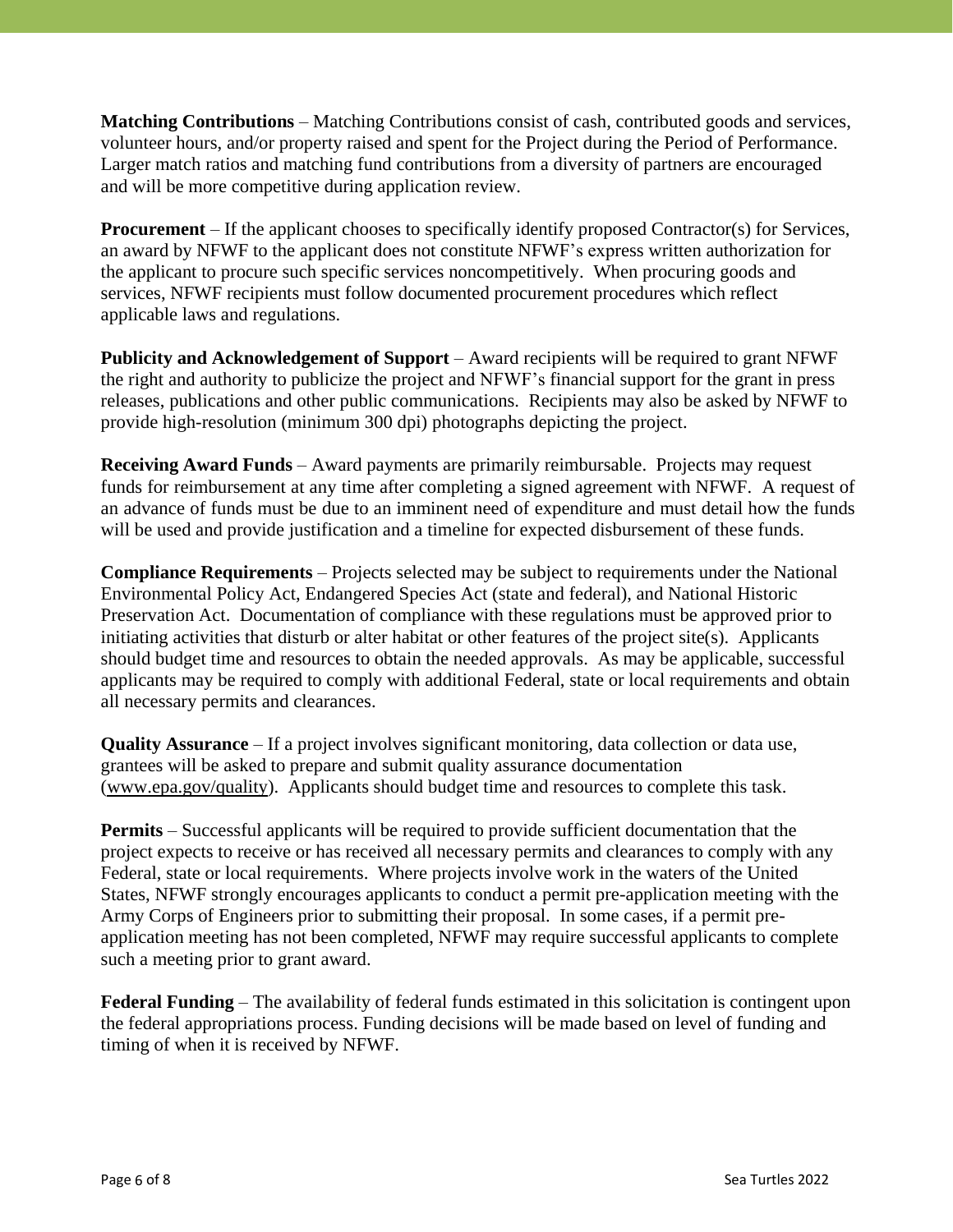### **TIMELINE**

Dates of activities are subject to change. Please check the program page of the NFWF website for the most current dates and information *[\[Sea Turtles](https://www.nfwf.org/programs/sea-turtles) program]*.

Pre-Proposal Applicant Webinar [[REGISTER](https://attendee.gotowebinar.com/register/2250634748262769423)] September 7, 2021, 2:00PM ET Pre-Proposal Due Date September 28, 2021, 11:59 PM ET Invitations for Full Proposals Sent October 7, 2021 Full Proposal Applicant Webinar **[\[REGISTER\]](https://attendee.gotowebinar.com/register/4645268818979325708)** October 12, 2021, 2:00PM ET Full Proposal Due Date November 9, 2021, 11:59 PM ET Review Period November 2021-February 2022 Awards Announced March 2022

## **HOW TO APPLY**

All application materials must be submitted online through National Fish and Wildlife Foundation's Easygrants system.

1. Go to [easygrants.nfwf.org](https://easygrants.nfwf.org/) to register in our Easygrants online system. New users to the system will be prompted to register before starting the application (if you already are a registered user, use your existing login). Enter your applicant information. Please disable the pop-up blocker on your internet browser prior to beginning the application process.

2. Once on your homepage, click the "Apply for Funding" button and select this RFP's "Funding Opportunity" from the list of options.

3. Follow the instructions in Easygrants to complete your application. Once an application has been started, it may be saved and returned to at a later time for completion and submission.

## **APPLICATION ASSISTANCE**

A *Tip Sheet* is available for quick reference while you are working through your application. This document can be downloaded [here.](https://www.nfwf.org/sites/default/files/2021-08/Sea%20Turtles%202022%20Tip%20Sheet__Pre%20Proposal%20to%20Full%20Proposal.pdf)

Additional information to support the application process can be accessed on the NFWF website's [Applicant Information](https://www.nfwf.org/apply-grant/application-information) page.

For more information or questions about this RFP, please contact: Michelle Pico Program Director, Marine Conservation [Pico@NFWF.org](mailto:Pico@NFWF.org)

Arielle Mion Program Coordinator [Arielle.Mion@NFWF.org](mailto:arielle.mion@nfwf.org)